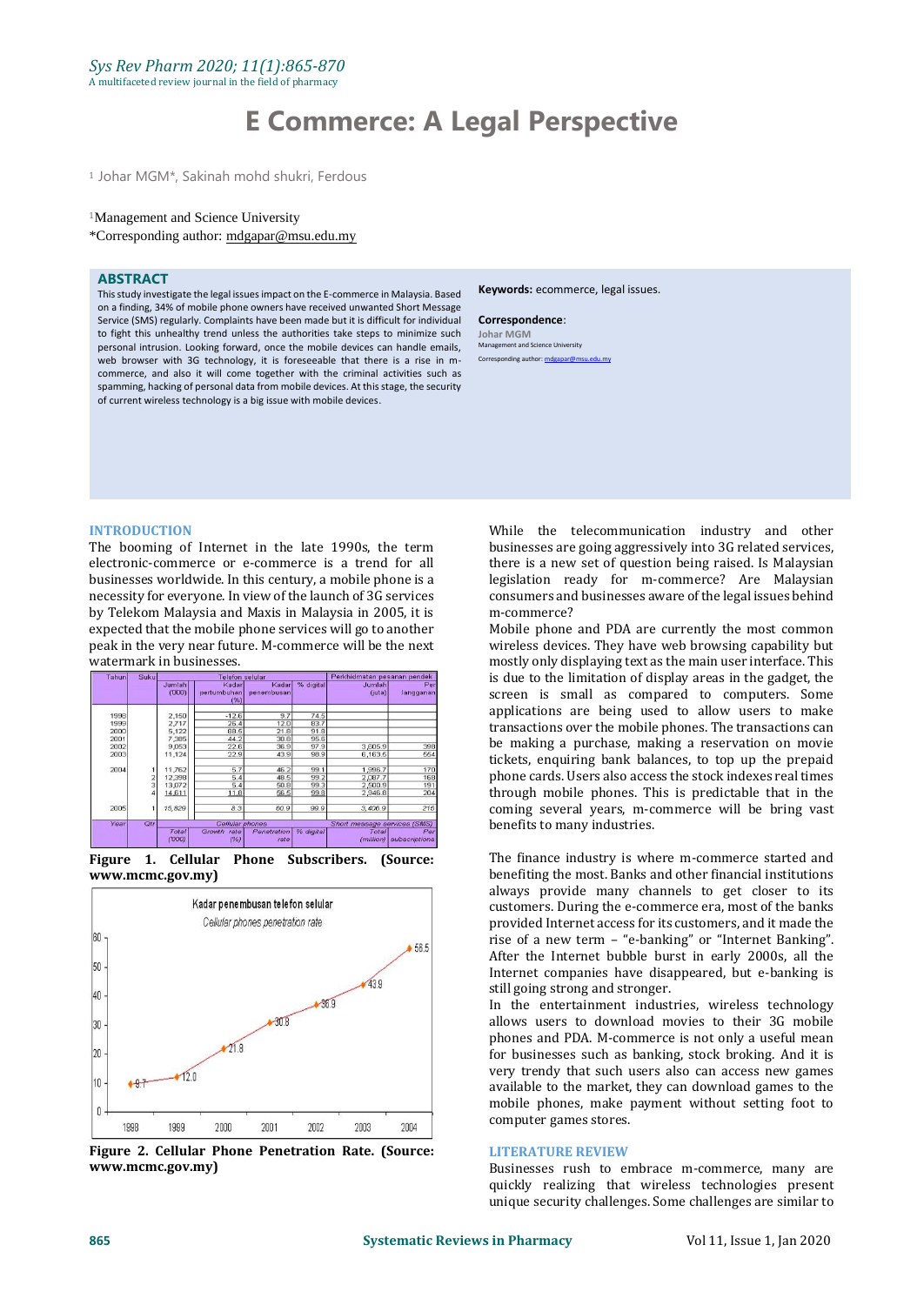the challenges in e-commerce environment, and some are unique to m-commerce environment (De Silva et al., 2018a; De Silva et al., 2018b; Nikhashemi et al., 2013; Dewi et al., 2019; Pambreni et al., 2019; Tarofder et al., 2017; Doa et al., 2019; Maghfuriyah et al., 2019; Nguyen et al., 2019).

There are many incidents that mobile devices are having the threats like computer virus. All Internet browsers support Secure Sockets Layers (SSL). SSL provides a secure platform for users to perform transactions through Internet browser. To protect m-commerce can be a very challenging task. It may be even more difficult than protecting e-commerce which goes under wired network because wireless communications via radio signals are far more easily intercepted. There are many limitations in mcommerce making it so vulnerable. Constrained bandwidth and computing power, short battery life, small memory and various network configurations are contributing to the factors (Pathiratne et al., 2018; Rachmawati et al., 2019; Seneviratne et al., 2019; Sudari et al., 2019; Tarofder et al., 2019). With the limited memory in mobile device, it makes the use of strong authentication and encryption difficult. The only option is to have a scale down form of SSL.

Short Message Service, or better known as SMS, is very popular in mobile communication. It is convenient and less costly. Some retailers can see SMS will be a useful tool to generate revenue for them. SMS can be also a useful mean in m-commerce. In the use of text messaging, there are many security issues have been identified and these can be extended to m-commerce. While a SMS can be considered safe since it can be encrypted during its transition from one mobile device to another mobile device, but because of the text message can be forwarded, it makes SMS are vulnerable to be corrupted or shared (Nikhashemi et al., 2017; Tarofder et al., 2019; Ulfah et al., 2019; Tarofder et al., 2016; Udriyah et al., 2019).

There is another new technology which drives the mobile communication. Bluetooth was originally a communication method by which mobile devices such as PDA or Bluetooth-enabled mobile phone could establish close range, wireless connections with each other. The advantage of using Bluetooth is to remove the messy cables connecting around the computers. At this stage, the security issues on Bluetooth are being discussed by many parties. Even Bluetooth developers candidly admit that the current specification has several well-known security loopholes modify and copy addresses stored in the phone without leaving any trace of the unauthorized access.

In most of the time, personal information and credit card information are required for validation; they are usually saved in the mobile device to avoid the cumbersome data re-entry procedure. If the device falls into wrong hand, the important information will be exposed to third party. The price of mobile device especially mobile phone is very low and attractive. If a person loses a mobile phone today, he can pick up a new one around the corner. However, the lost phone may cause the person lost his bank saving, made transactions and charged to his credit card.

Digital Signature Act (DSA) in Malaysia was enacted in 1997. The objective is to promote electronic transactions and provide a safe legal environment for businesses to run e-commerce. DSA principles can be extended to mcommerce based on the following requirements because DSA recognizes asymmetric cryptosystem in verifying digital signatures. WPKI is a wireless PKI which is also an asymmetric cryptosystem.

DSA sets high requirements for certificates authorities and repositories. It accepts PKI algorithm as a trustworthy system to generate private keys and public keys, those are the main components in forming the digital signatures. Section 27 in the act states that-

The following natures of mobile device will give authority difficulty to determine a trustworthy system:

1. Data transmission in radio signal.

2. Limited capacity of the device such as short battery life, limited bandwidth and small display screen.

3. Easily get stolen or lost.

The problem in m-commerce is not coming from how CA can create a certificate. The question is on the transmission of the certificate to a mobile device. In the wireless environment where data are converted into signal travel through radio frequency, and it is different from ecommerce environment where the data transmitted through the wired network. The transmission through the air interface is imposing greater risk because it travels in open air, and therefore it can also be easily intercepted or being distorted. For authority to determine the criteria of a trustworthy system in this nature, it may be a new challenge.

Due to the limitation of mobile device, can authority accept a scale-down WPKI? For example, the PKI is e-commerce is 1024 bits. To reduce the power consumption and calculation power in mobile device and to transmit using limited bandwidth, a scale-down WPKI such as 56 bits may be used. However, it may create doubts to the authority whether such scale-down WPKI will still remain as a trustworthy system.

If a mobile device is stolen and fallen into another hand, the information in the mobile device is exposed or transferred to another mobile device. The private key may not be considered valid. CA has to use a new and trustworthy technology and additional procedures to determine the originality of the private key.

If there is a RA or PKI portal in between mobile device and CA (see Figure 3), DSA needs to be reviewed. A new rules and regulations may be required to impose on RA. However, this remains as a concept and yet to see its effectiveness in m-commerce environment.

In general, the international society especially United States of America is of the opinion that Malaysian Constitution does not particularly recognize the right to privacy. The Constitution provides the freedom of speech but it is very limited in the name of public order. When a person is suspected of carrying out illegal activities, police can search the person and his properties without a warrant. Needless to say if the person is said to disturb the harmony of the multiracial society, Internal Security Act is such a powerful act in the country. Nevertheless, there are some laws which provide privacy protection to Malaysian. The Personal Data Protection Bill is drafted and it is more towards e-commerce requirements, the personal data defined in the bill are related to a person's personal details, financial data and other confidential information. As compare the digital environment today with the environment back in 1998, the businesses are moving from Internet to wireless Internet. This bill does not take into consideration of location privacy which is unique to m-commerce. It is recommended that this bill has to be reviewed, and consider the requirement of location privacy, setting the territorial scope of offence, and giving the adequate guidelines to police to search, seize and arrest by using location based information. By setting up a clear legislation, location information will not be misused by any parties who have access to the information.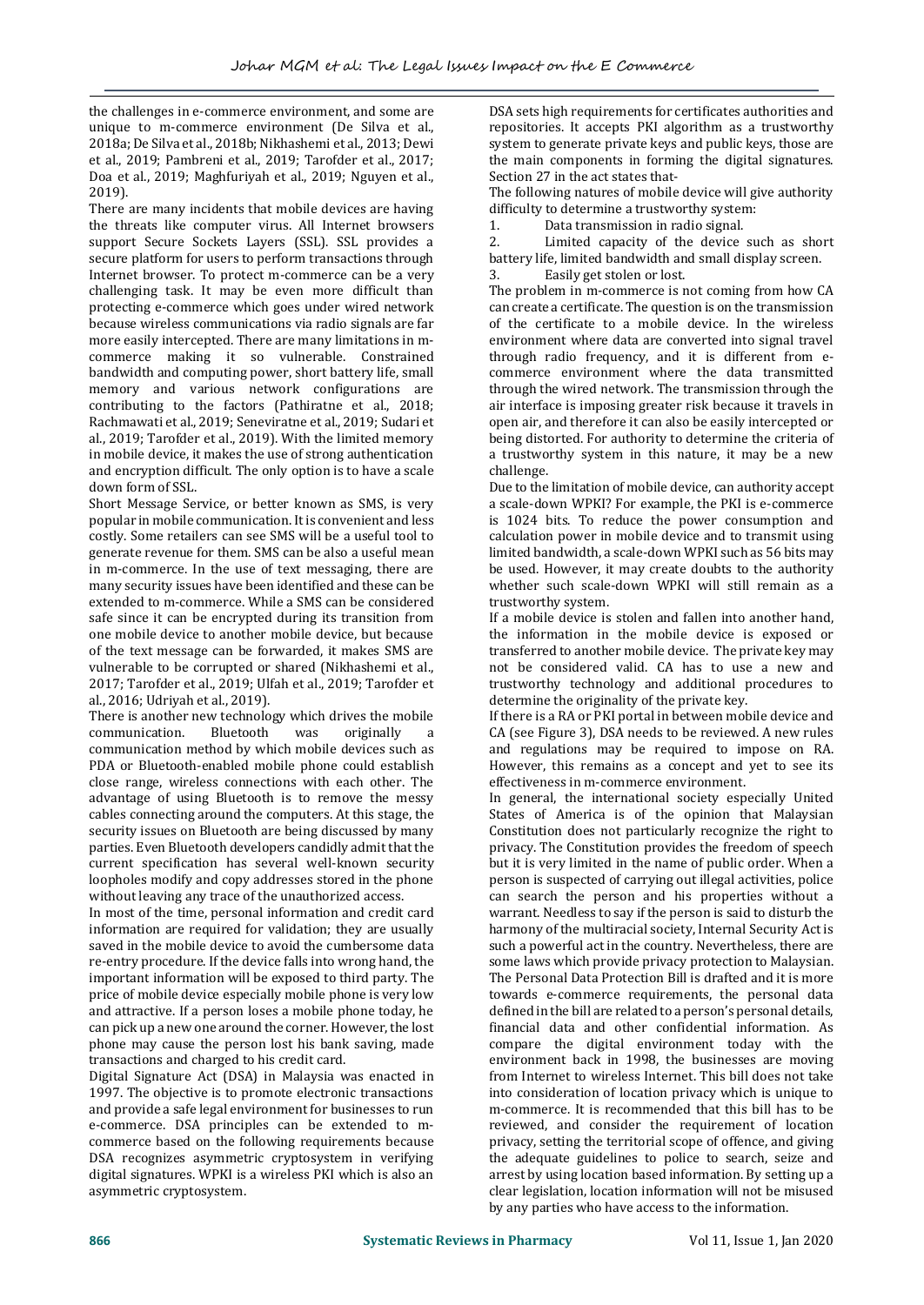While the Personal Data Protection Bill has yet to be reviewed and enacted, and there is no clear sign that this law will be gazetted within the near future. The possible reasons that data protection law is not enacted until now may be due to the authority has not seen the urgency of enacting such law, while there are other legislation can be applied to protect privacy such as Official Secret Act 1972, Communications and Multimedia Act 1998 and Banking and Financial Institutions Act 1989 (BAFIA).

The primary objective of Official Secret Act 1972 is for the interest of national security, it does not mean for consumers. This Act is to govern the information secrecy in public services stated in Article 132 of the Constitution including any Ministry, any departments of the government. Whereas Communication and Multimedia Act 1998 is to assure foreign firms to know that when they setup businesses in Malaysia, their communication via the Internet will not be intercepted, unless the authority believes that the communication contains unlawful materials which may jeopardize national security. Generally, m-commerce is a commercial activity related to monetary transactions. It is expected that financial institutions such as banks will be the frontiers in mcommerce. This is similar to the experience in e-banking, where banking through Internet. E-banking is taking off successfully even though the Internet bubble burst in year 2000. Financial institution provides many channels to its customers to access their bank accounts, this saves time for customers from lining up in the front desk and it also improves the efficiency for the banking staff, so that they can concentrate on higher values tasks rather than handling small issues at the front counters. By using mobile device, customers can press the buttons on the mobile device to enquire account balance without presenting themselves at the bank premises.

Jurisdiction is the power of a court to hear a case. Due to the nature of Internet, it has no boundaries for conducting business in Internet. A customer can access Internet from any corner in the world and make a transaction. For example, a Malaysian student can visit Amazon website and buy a book, where the Amazon's office is located in United States, and the website can be hosted outside of United States. The rise of Internet, the Information technology, somehow challenges the sovereign jurisdictions. "Such that the maintenance of the suit does not offend traditional notions of fair play and substantial justice". M-commerce is part of the new technology emerged from Internet. Such as website contents are similar to 3G contents. There are content providers exist in e-commerce and as well as m-commerce. Similarly, a mobile phone user can perform a transaction around the world as long as his mobile phone is connected. Mcommerce has same jurisdiction issues faced by ecommerce conducted through Internet.

In many recent cases happen in United States, it is an interesting trend that the courts are shifting away from Zippo Test to Calder Effect Test in order to decide jurisdiction. Matwyshyn (2004) referred the arguments made by Professor Problems certainly arise where the contents provided in mobile devices most of the time are partially interactive. It provides static information, and it also provides interface for user to interact. As according to the second criticism from Geist, Zippo test becomes uncertain when it encounters a new technology.

In the recent cases quoted by Reidenberg (2005), courts in United States start to look into online targeting and to deleterious effects within the forum to determine if personal jurisdiction is appropriate.

As a proponent of technological immunity, Yahoo! Believed that democratically chosen laws should not apply to its online activities. The company located in United States transmitted images of Nazi objects that were constitutional protected in the United States, but illegal to display in France where the users were located and where Yahoo! targeted advertising. Yahoo! failed to defense that France did not have personal jurisdiction over the United States based company because it was operating on the Internet from United States and that French law did not apply to the images because they were stored on a server in the United States. Yahoo! also argued that the technology offered it no means to comply with French law. When French court rejected the technology based defenses and ruled against Yahoo!, the company went forum shopping and sought to deny enforcement of the French order by suing for a declaratory judgment in Federal Court in California. Yahoo! wanted to avoid the application and enforcement of a law it did not like in a country where it did business over the Internet. Yahoo! found a willing accomplice at the United States District Court to get immunity from financial liability, the United States Court of Appeals overturned the lower court decision and held that the California court had no personal jurisdiction over the French parties and that France had every right to hold Yahoo! accountable in France.

Business deals can be done very much quickly through online services than paper. There are many deals are communicated through emails without a piece of paper. Here is another question, once the deal is done, is everyone always really sure that the terms and conditions are towards what the signers have agreed?

There is a general perception that electronic documents may not always be scrutinized as closely as those done in paper. For example, documents may be reviewed only on the screen, under the pressure to get the deal done quickly. Since electronic documents are available, bulky paper printouts are seen as unnecessary. As a result, the exact meeting of the minds the parties think they had may be hard to determine after the fact, or to reasonably and realistically reconstruct in memory.

Once bargaining has ended, a mistake can be hard to fix, especially if both parties do not agree that it is a mistake. It can lead to a situation in which the cost of making the deal can increase if both parties cannot settle the disputes and decide to take civil action. Both parties have to spend legal fees just to argue about what they had agreed to, and the particulars of the agreement.

This contract comes to worse in the context of mcommerce. Due to the limited display of mobile devices, a full agreement is not possible to display in complete to the users. It can be unfair to the users when a full agreement is not easily to be read. Under such situation, users would press the button to agree.

To handle the 2 issues aforementioned, there is a challenge. The display screen of a mobile device is rather small. This is difficult to show the lengthy words of the terms and conditions. Terms and conditions are normally rules for purchasing or selling an item or service, warranty, disclaimers, indemnity provision, limitation of liabilities clauses and forum selection clauses. In the typical e-commerce environment, the terms and conditions are displayed in website. Normally, Internet users have to scroll down to the bottom of the webpage and click on "I agree" button to proceed.

The solution is to mail or fax the terms and conditions to the mobile device user, asking the user to review and agree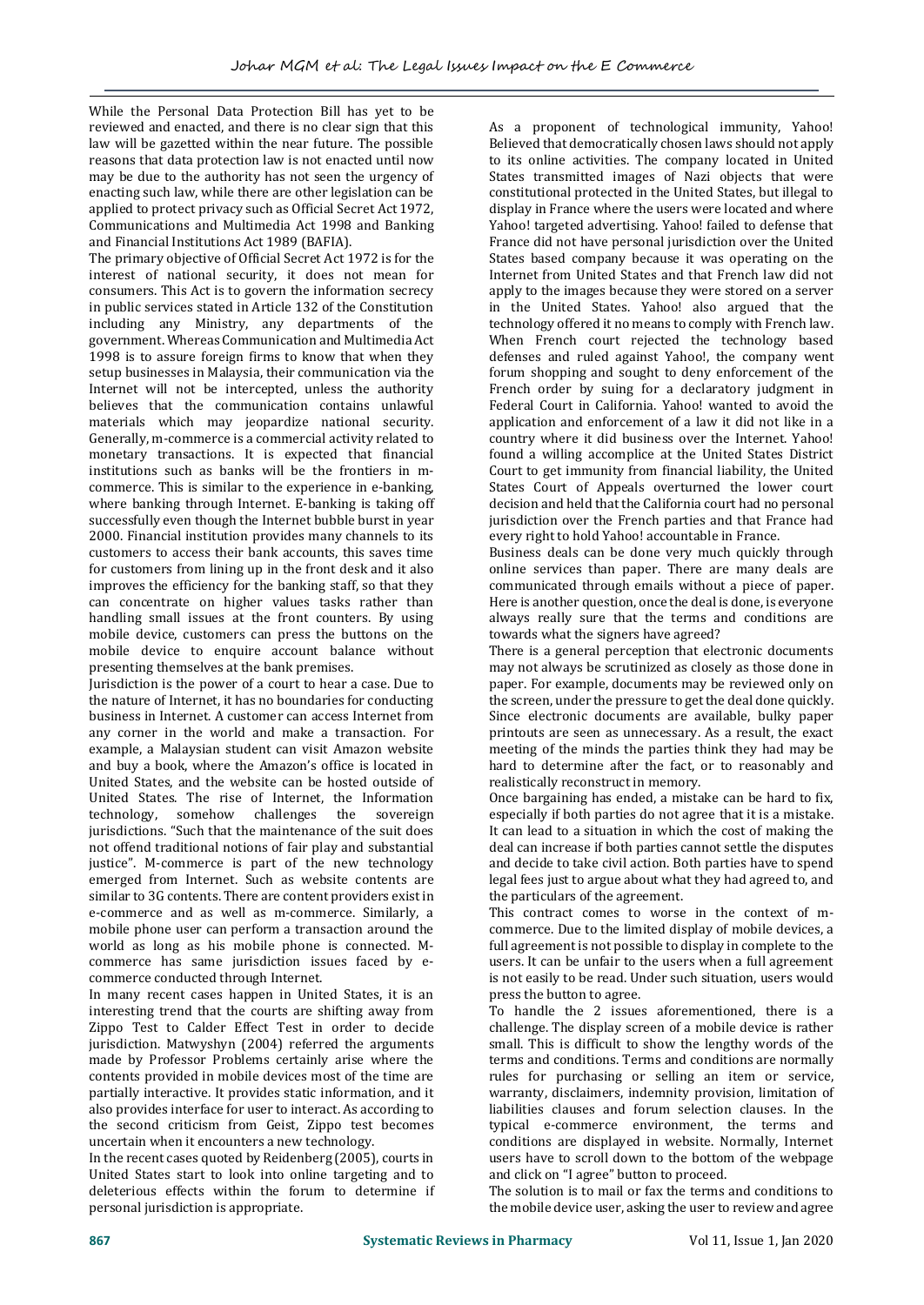on the terms and conditions before committing the transaction. However, this is back to the traditional way of contract binding. It is not taking the advantage of the new technology. To make use of the latest technology, an electronic signature is adopted here. An electronic signature is a digital signature created through the use of PKI, which is the most common form used in electronic transactions, either in e-commerce or m-commerce.

Contract Act 1950 (Revised 1974) is enacted in Malaysia covering the legal issues of agreement binding between parties. There is no particular legislation is specially dealing with electronic contract. It does not mean that contracts done in electronic forms are not protected by Malaysian legislation. The traditional Contract Act can be extended to m-commerce environment. Section 3, 4, 5, 6 and 7 are still applicable. The act is at the high level, it is not only applicable to the paper form of contract, but it can be applied to electronic form. Section 3 and 4 are dealing with communication, acceptance and revocation of proposals. The communication of proposal and acceptance can be in any form, it does not mean only by telephone or letter. In the m-commerce environment, the communication can be instant. Such as a brief contract is sent to a potential consumer's mobile device, by pressing a button the agreement is done.

In section 10(1) recognizes that all agreements made between competent parties are contract: All agreement are contracts if they are made by the free consent of parties competent to contract, for a lawful consideration and with a lawful object, and are not hereby expressly declared to be void. Every person is competent to contract who is the age of majority according to the law to which he is subject, and who is of sound mind, and is not disqualified from contracting by any law to which he is subject. Section 11 in Contract Act can be used together with DSA. Only person who is competent from the legal point of view can apply for digital signature. That is the person must be a majority with sound mind and still legally signing contract. Once he holds a genuine private key, he can make a contract in electronic form. A question to be asked may be how the agreement can be clearly delivered to the mobile device user due to the limited display screen of the device. The suggestion is that the E-Sign and UETA discussed in the previous section can be used as references to review Malaysian's DSA to suit today new digital environment. A new legislation shall enforce the following:

1. Agreement shall be able to be re-produced upon whenever it is required.

2. To allow consumer to access to the original copy of agreement whenever it is required.

3. The authentication of an agreement.

## *ANALYSIS*

In completing the external and internal analysis that have been discussed earlier, strategic choice would be the last analysis that combine both studies and make it into one analysis. The external factors that have been listed as the Political, Economic, Social-cultural and Technological factors are going to be used in SWOT analysis below.

#### **SWOT Analysis (a) STRENGTHS**

The retrofitted and redefined first and business class would certainly enhance the Airline's value. These assets are important for Malaysia Airlines to provide the full satisfactory service especially to its business traveler's customers.

Malaysia Airlines has been in the industry for more than 50 years, and the vast experience that they have formidable compared to new industry players.

Malaysia Airlines is a national flag carrier. They have a critical role as an ambassador – they carry the Malaysian reputation with them. They received a strong support from the government, and Malaysia Airlines can depend on the government to protect itself from financial distress and any other difficulties.

A strong collaboration with the Malaysian Tourism board. The Malaysian Tourism board will always associate the airline in line with all of their promotions.

Malaysia Airlines have received strong recognitions in terms of its services in the airline industry. The numerous awards that they won have certainly helped them in numerous ways especially in promoting its business and build their customers and staff's confidence towards the Airline.

Malaysia Airlines has diversified its operations into human resource development, training, catering, and technical ground support for aircrafts.

Serves both domestic and international destinations. Continue to offer incentives to boost domestic travel demand such as special fares (student fares, supersavers) to ensure Malaysia Airlines services is accessible to a wider segment of the Malaysian traveling public

# **(b) WEAKNESSES**

Issues regarding the Human Resource policy

The compensation package for the overall staff is not as competitive as the other airlines.

Malaysia Airlines' customer service is still not up to the standard compared to its international competitors (e.g. British Airways, Singapore Airlines).

Higher operating cost associated with the increase in crude oil prices. The rising fuel cost has impact on Malaysia Airlines earnings potential although fuel surcharge and fuel hedging will continue to mitigate their exposure.

# **(c) OPPORTUNITIES**

Malaysia Airlines has identified some new market to be captured. Many people used Malaysia Airlines to travel to Indonesia, China, Thailand and India,

Launched internet booking facility for both domestic and international passenger services

The open skies agreement with Singapore Airlines and the extended agreement with Korean Air as to continue in pursuing synergistic partnership.

## **(d) THREATS**

Reemergence of bird flu in China, Thailand, and Vietnam could impact Asia travel industry.

Rapid growth of Low Cost Carriers in major Regional hubs of Singapore and Bangkok.

Environmental factors and natural disasters will continue to have an impact on the aviation industry

Increase competition on the Australia route with greater frequency and non-stop flights from Middle East to Australia.

Increased cost from new security measure forced into airlines such as sky marshals, random checking of cargo, increased travel hassle of being photographed and finger printed, and new transit visa requirements.

## **CONCLUSION**

Collection of location information can be categorized according to 2 groups: internally and externally.